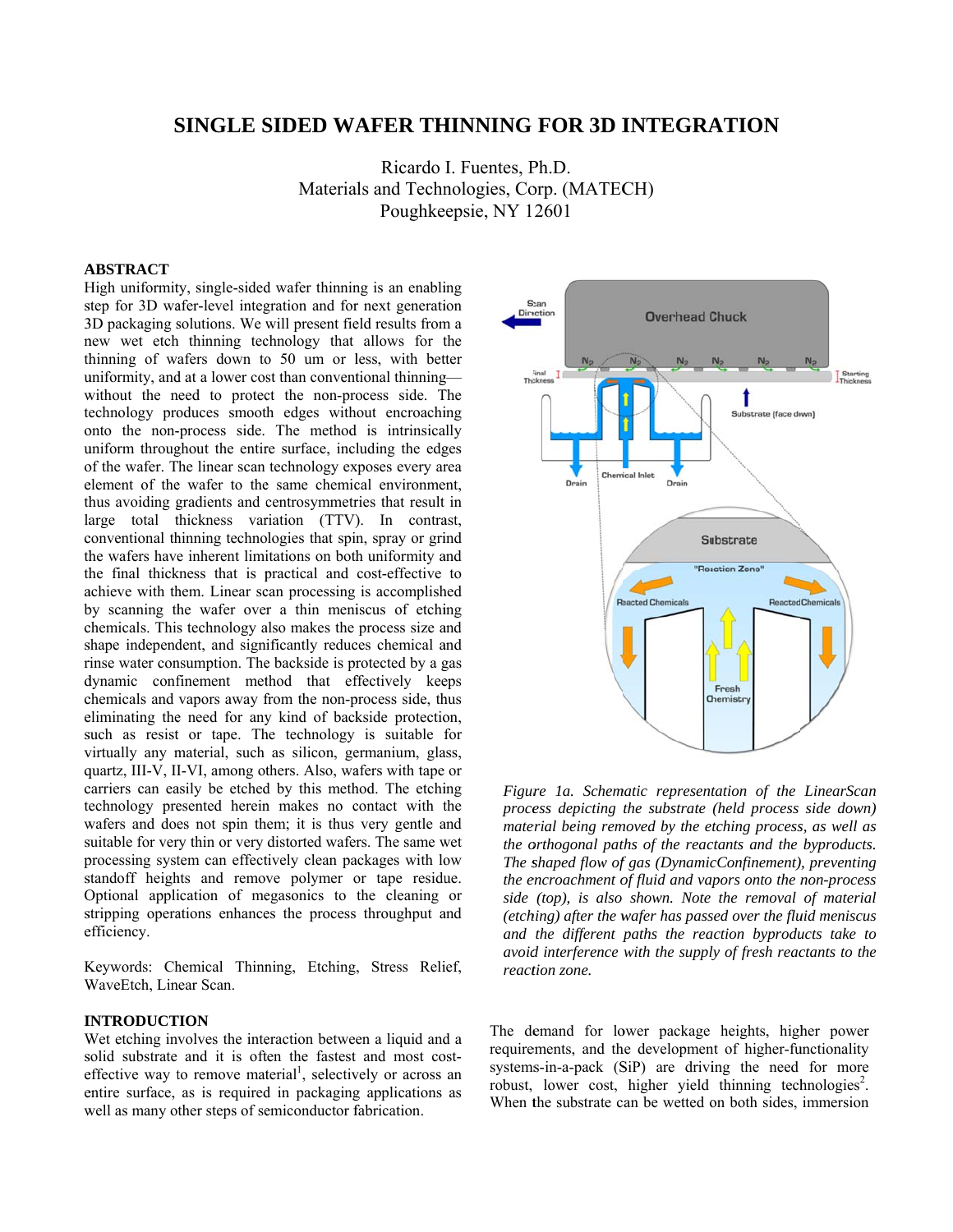is a common choice for etching and thinning. If the substra can only be exposed to the chemicals on one side, spin or spray become reasonable candidates, but both have their trate<br>n or<br>their<br>*ws*<br>*in* 



*Figure 1b. Top view (wafer is being etched from below) of a wafer being scanne d repeatedly in alternating directions, a as necessary, over the f fluid meniscus* showing the narrow reaction zone where thinning is in *progress.* 

shortcomings, such as radial and transport-induced nonuniformities. Depending on the particular package or device requirements, improved uniformity (in terms of total thickness variation, or TTV) is often an important consideration and conventional technologies have clear limitations in terms of how much material they can remove while staying within the allowed TTV requirements. Also, conventional technologies often result in undesirable exposure of the non-process side to residual liquid or v vapors.

While immersion etching and spin/spray systems are still common in the industry, the need for better etching processes has become apparent. New device manufacturing techniques are becoming more demanding, which typically mandates the use of single-wafer, single-sided processing. In addition, thinner, denser packages, tighter TTV specs, a and the push for increased functionality are driving th his trend with no end in sight<sup>3</sup>.

#### **LINEAR SCAN ETCHING**

A new technology: WaveEtch LinearScan etching provides high uniformity as well as true single-sidedness on ultrathin, large substrates. It addresses the main shortcomings of conventional wet processing by providing a consistent and uniform supply of chemicals throughout the liquid-solid interface while making available an orthogonal path for the



*Figure 2. The material removal uniformity (Total Thick kness Variatio n or TTV) typ pical of the W WaveEtch*  LinearScan thinning process is illustrated above. TTV *ranges from*  $\pm 1.5$  *um for 4" wafers to*  $\pm 2.5$  *for* 8" wafers after the removal of 75 um to reach a final *thickness, in this case, of 112 um.* 

byproducts, such as gases and vapors. Exposure of every surface element to the same chemical and transport environment makes the process intrinsically uniform (Figures 1a and 1b). The solid-liquid interface (boundary layer) is not subject to speed gradients, convection, or other transport-related gradients that may cause variations in its thickness and its concomitant impact on uniformity. The system eliminates virtually all transport-related and centros symmetrical spin/spray and immersion processes. Figure 2 shows the uniformity of 4", 6" and 8" wafers (as total thickness variation or TTV) after the removal of 75 um. Substrates are held on their non-process side by conventional vacuum or noncontact chucks, while being gently scanned over a narrow pool of chemicals. Reactants enter the reaction zone through the bottom of the pool while the byproducts exit in non-uniformi which plague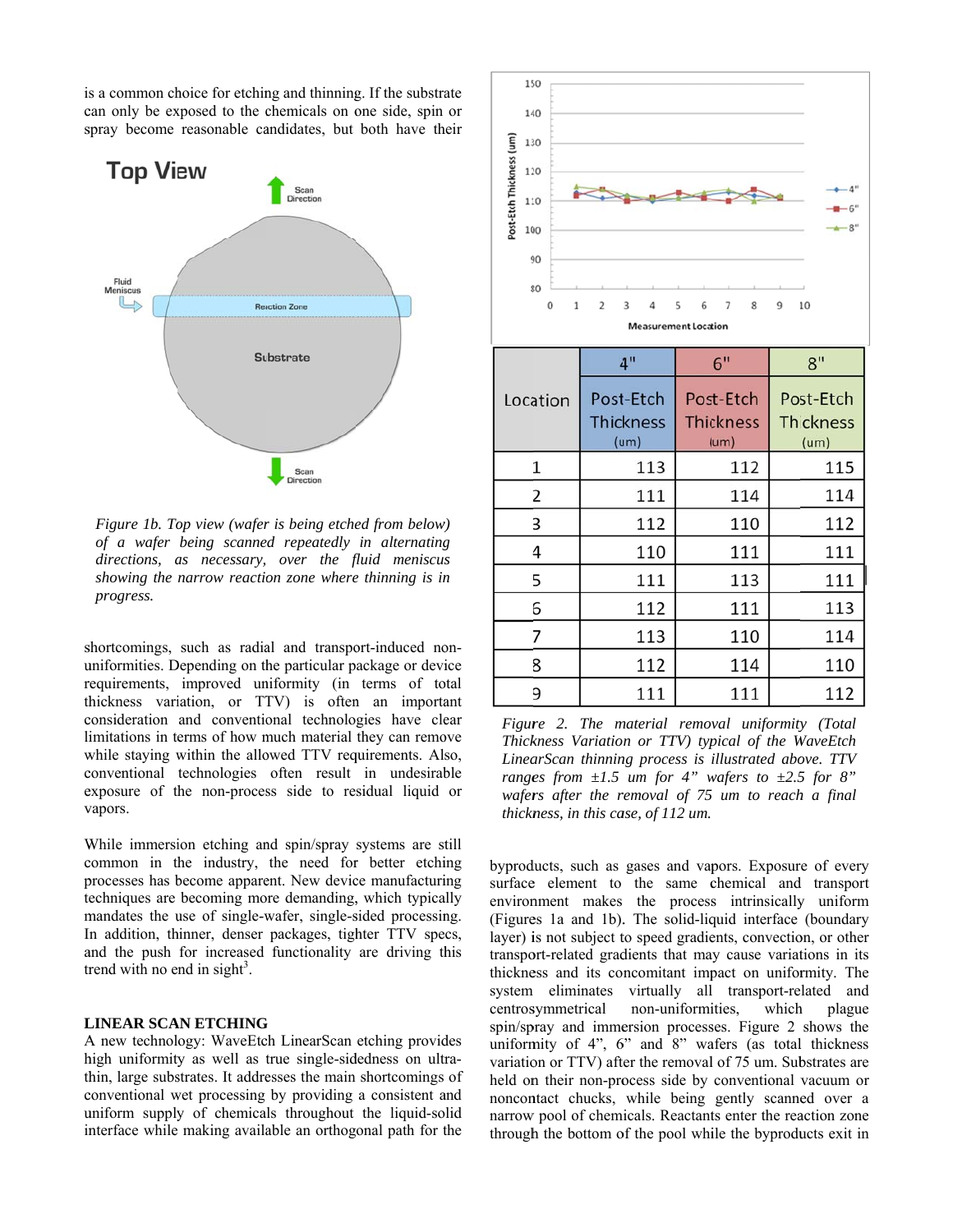

Figure 3. This figure illustrates the excellent confinement of the etching process exclusively to the process side of the substrate with no incursion to the non-process side. It also shows the fine control that the process exerts over the amount of "climb" of the etchant over the side wall of the wafer, as well as the smooth edge it produces.

a plane parallel to the substrate surface; this delays bath saturation, extends bath life, and insures a consistent supply of fresh chemicals to the surface. The substrate is not immersed, but merely put in contact with the top of the pool's meniscus, as also illustrated in Figure 1.

Chemicals and vapors are kept away from the non-process side by a proprietary gas sealing technology called DynamicConfinement (Figure 1), which forms a gaseous Oring around the periphery of the substrate to prevent any liquid or vapor incursion. In this way, the non-process side is not subject to physical or chemical contact.

Wafer thinning is one of the native applications of the LinearScan etching technology. It allows for thinning of mounted or un-mounted, taped or un-taped substrates down to 50 um or less with superior uniformity, no edge damage, and without requiring any form of backside protection. Substrate assemblies, at any point in the packaging process, of virtually any thickness, structure, and size are all compatible with the LinearScan etching process.

The final thickness for modern IC device substrates continues to decrease, with 50µm being the current state-ofthe-art target for many modern devices<sup> $\frac{1}{4}$ </sup>. LinearScan etching systems are particularly well suited to handle and process very thin substrates. The unique process is carried out with no violent spinning, no need for lateral confinement by pins or other hard devices that may damage the wafer's edge, and no dynamic loading due to high rotational speeds. In the



Figure 4a. The fine control that the LinearScan process exerts over the solid-liquid interface allows the production of surfaces that range from mirrorsmooth to textured surfaces such as the above.

absence of hydrodynamic edge effects, the edges of the wafers are free of edge sharpness and the formation of "teeth," or other features common in spin/spray etch systems that significantly weaken the substrates<sup>5</sup>. See Figure 3 for a typical wafer edge profile after LinearScan thinning.

Also, the chemistries used do not require surfactants and are used in smaller volumes at lower flow rates, allowing for more efficient chemical usage. Chemicals can be used to a process-dictated end-point without regard to surfactant depletion. Together, these features lower chemical usage and its associated purchase and disposal costs, as well as often easing environmental regulatory compliance, resulting in overall production and costs-of-ownership reduction. Chemical usage reduction can range from approximately 20% to a factor of two or more, depending on the process, method, and tooling used to perform it.

LinearScan etching processes are size- and shapeindependent. Since all areas are exposed to the same chemical and transport environment, the size and shape of the substrate are largely irrelevant. A process developed for a given substrate geometry can be readily used for another substrate geometry, thus making product process migration effortless and cost effective. LinearScan etching systems naturally accommodate odd, noncircular, thick shapes, and structures larger than 300mm.

To take greatest advantage of the tool's chemical flexibility, each process module has a full-function chemical handling unit that precisely meters, mixes, stores, ages, and monitors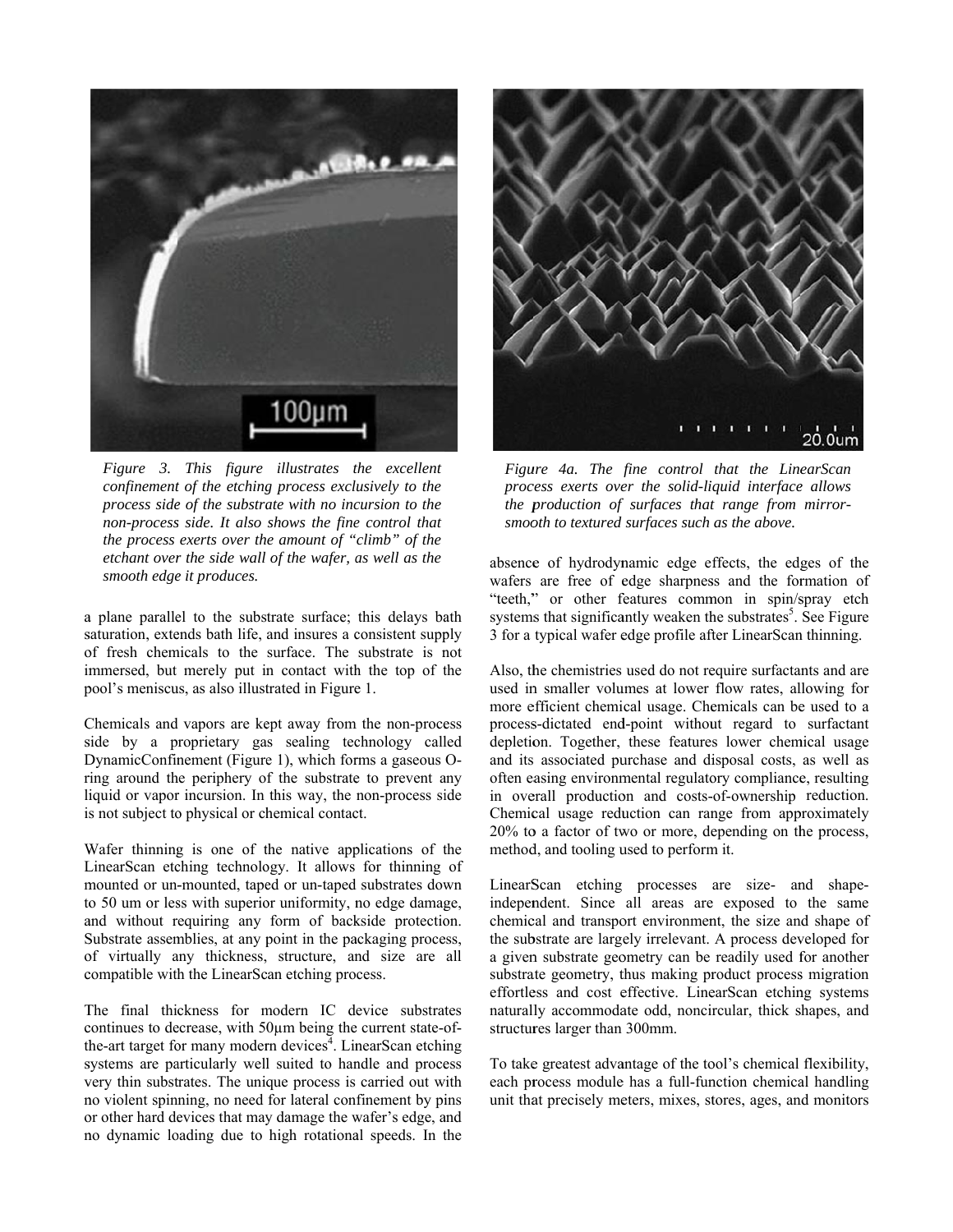

Figure 4b. Acidic textures, as shown in this figure, of a wide range of scales are possible with linear scan etching. A surface with peak to valley roughness of approximately 15 um is shown above. Roughness levels can range from the above to sub-micron levels.

up to three different chemicals prepared within the tool from relatively inexpensive bulk or bottled sources (as opposed to more expensive pre-mixed proprietary formulations). The rinse is also linear scan and typically a rapid step since the rinse water flow under the substrate is concentrated in a small area, and the contaminated rinse water exits the rinse module immediately, without being diluted into the incoming fresh rinse water.

For cleaning applications such as sometimes required in 3D's low standoff height structures or to remove residual polymer, the chemical process as well as the rinse step can be combined with the application of megasonics to alter the behavior of the boundary layer, promote transport to reach crevices in complex or high aspect ratio structures<sup>6</sup>, as well as to speed up the process and rinse steps. The interfacial control allowed by this technology enables unprecedented manipulation of the liquid-solid interface. Figure 4 shows an example of a highly textured silicon surface. Engineered surfaces like this are helpful in improving adhesion, or reducing reflectivity, depending on the application. A large range of roughness and morphologies can be obtained by these methods.

The ability to exert control over the events that influence surface development is crucial in the formation of textured surfaces. The separate paths that reactants and by-products (including gaseous byproducts) take during linear scan etching allow for a variety of surfaces to be engineered, suitable for applications ranging from solar (Figure 4a) to metallization adhesion improvement. Acidic (Figure 4b) as well as alkaline textures (Figure 4a) are equally possible.

## **THINNING SUBSTRATES**

As mentioned above, the systems are well suited for thinning and stress relief after grinding operations for packaging applications of very thin wafers since there is no mechanical contact with the surface or edges of the substrate. The process offers superior uniformity (Figure 2) and thus the ability to tune grinding operations for optimum yield, picking up more chemical removal if necessary, while staying within the TTV budget and lowering the cost of the whole operation. The systems can handle the single-sided wet etching of ultra-thin wafers  $(\leq 50 \,\mu\text{m})$ , due to superior uniformity avoiding the risk of punch through. Intrinsic limits of grinding operations and downstream vield losses (from de-taping or de-bonding) usually prevent grinding to thicknesses below 150 um. The gentle and uniform nature of linear scan wet processing can easily thin well below 50 µm. Figure 5 shows a  $50\mu m$  wafer—thinned down, using a WaveEtch tool, from 125um—with a TTV of 5% with its intact bonding layer and carrier wafer. Notice that there is no need to protect the non-process side of the wafer thus eliminating one more step in the overall packaging process.



Figure 5. A 50 um wafer  $(A)$  is shown after being thinned down from 125 um with a WaveEtch tool. The TTV is 5%. The unaffected bonding layer can be also seen  $(B)$  as well as the carrier substrate  $(C)$ . There is no need to protect the non-process side of the assembly during etching.

The ability to use virtually any chemistry to interact with any substrate material enables the systems to process any material of interest. In addition to packaging applications, the systems are being used to etch or thin InP, Ge, GaAs, Si, polysilicon, glass, and quartz, among others. Substrates of odd shapes and within a large range of size and thickness are being processed. This method provides a new way to do